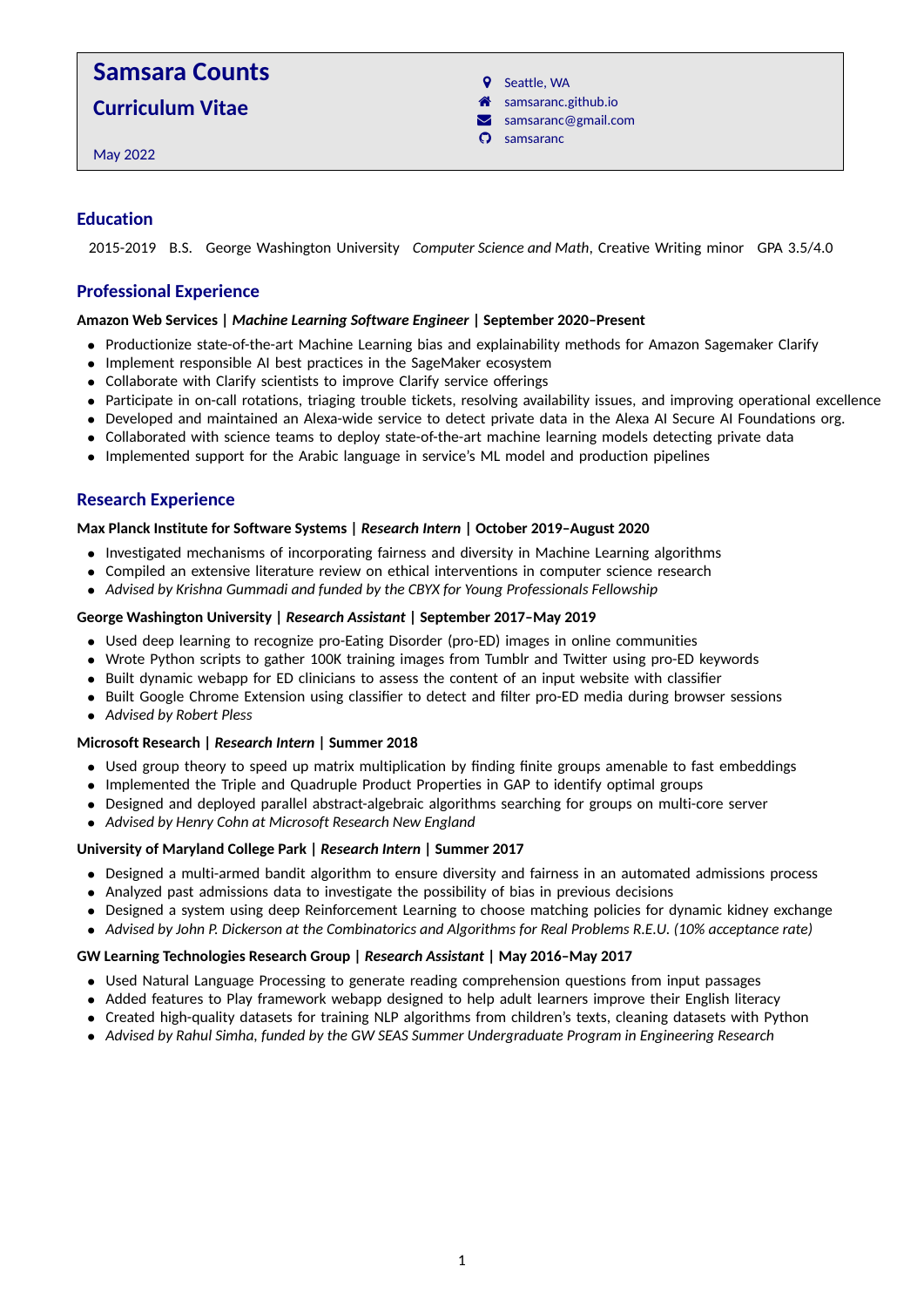## **Fellowships and academic awards**

- 2019 Congress-Bundestag Youth Exchange for Young Professionals Fellow *US Congress and German Bundestag*
- 2019 Invitation to the Heidelberg Laureaute Forum (declined) *Heidelberg Laureaute Forum Scientific Committee*
- 2019 NCWIT Collegiate Award, Honorable Mention *Natl. Center for Women in Information Tech*
- 
- 2019 Fulbright Open Research Award to Germany Semifinalist *The Fulbright Commission*
- 
- 2018 TOMODACHI Kakehashi Inouye Scholar *TOMODACHI Initiative, US-Japan Council*
- 2018 NCWIT Collegiate Award, Honorable Mention *Natl. Center for Women in Information Tech*
- 2017 Operating Systems Hall of Fame *GW Fall 2017 Operating Systems course*

#### **Leadership awards**

#### **Baer Award for Individual Excellence in the GW Community,** *GW Center for Student Engagement***, 2019**

• Awarded to exceptional GW student(s) who have enhanced student life and the GW community

#### **Susan Shin Memorial Award,** *GW School of Engineering and Applied Science***, 2018**

• Awarded to a GW SEAS junior that exemplifies the dedication to service of the late Susan Shin

## **Scholarships**

| 2018 Google Lime Scholarship                            |  |  | Google |  |
|---------------------------------------------------------|--|--|--------|--|
| 2018 Quip Diversity in Tech Scholarship, Runner Up Quip |  |  |        |  |
| $\sim$ $\sim$ $\sim$ $\sim$ $\sim$                      |  |  |        |  |

2017 AnitaB.org Grace Hopper Conference Scholar *AnitaB.org*

## **Poetry awards**

| 2018 Lannan Foundation Poetry Fellow                                            | Folger Shakespeare Library, GW English Department |
|---------------------------------------------------------------------------------|---------------------------------------------------|
| 2018 Academy of American Poets Contest, Honorable Mention GW English Department |                                                   |
| 2016 1 <sup>st</sup> Place, Citizen Day Poetry Contest                          | GW English Department                             |

## **Grants**

| 2018 | GW Undergraduate Research Award. "Multimodal Detection of Deviant Content Online".<br>Funding from the GW Office of the Vice President of Research. | \$5000 |
|------|-----------------------------------------------------------------------------------------------------------------------------------------------------|--------|
| 2018 | GW Data MASTER Fellowship. "Recognizing Images of Eating Disorders with Deep Learning".<br>Funding from the National Science Foundation.            | \$3000 |
| 2017 | HackHarassment Grant. "A Research-based Hackathon to Combat Online Harassment".<br>Funding from Intel and the Born This Way Foundation.             | \$2000 |
|      | 2016 GW Summer Undergraduate Program in Engineering Research Fellowship. GW School of<br>Engineering and Applied Science.                           | \$2000 |

## **Publications**

## **Papers in refereed conference proceedings**

1. Schumann, C., S. N. Counts, J. Foster, and J. P. Dickerson (2019). The Diverse Cohort Selection Problem. In: *International Conference on Autonomous Agents and Multi-Agent Systems (AAMAS)*. Montréal, Québec. http : / / www . ifaamas.org/Proceedings/aamas2019/pdfs/p601.pdf.

## **Workshop papers**

- 1. Pless, R., R. Begtrup, L. Alkulaib, S. N. Counts, J. Harnett, J.-L. Manning, H. Xuan, and D. A. Broniatowski (2017). Recognizing Images of Eating Disorders in Social Media (Abstract). In: *Social Media Mining for Health Applications Workshop at Conference of the American Medical Informatics Association (AMIA)*. Washington, DC.
- 2. Counts, S. N., J.-L. Manning, and R. Pless (2018). Characterizing the Visual Social Media Environment of Eating Disorders. In: *Applied Imagery Pattern Recognition Workshop (AIPR)*. Washington, DC.

2019 Marvin Green Prize *GW Department of Mathematics* 2018 Best Student Paper Presentation *IEEE Appl. Imagery & Pattern Recognition Workshop*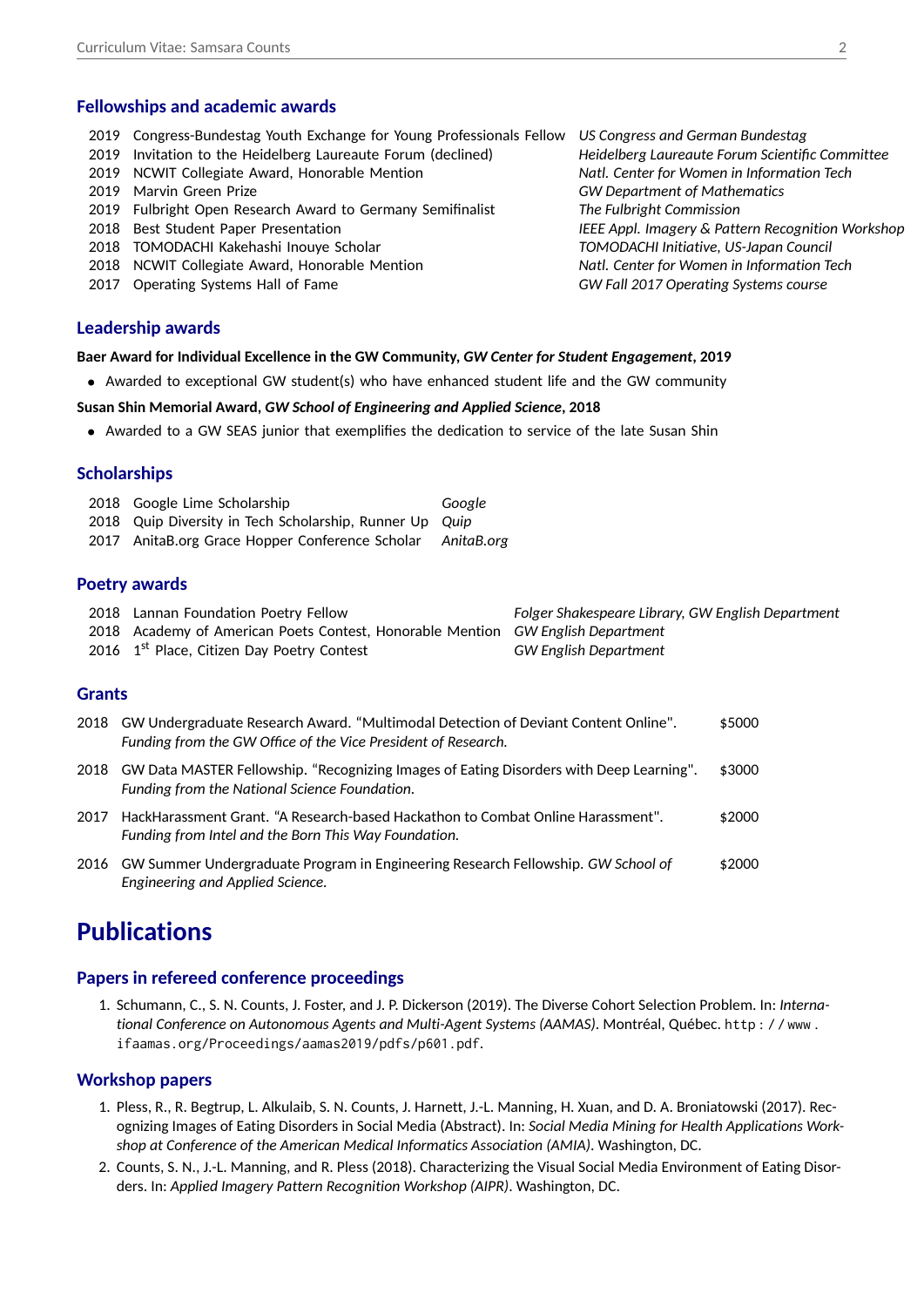## **Selected talks and panels**

- ➤ *TOMODACHI KAKEHASHI Inouye Scholars Virtual Dialogue and Mixer Alumni Panel*, Japan International Cooperation Center (JICE), Virtual, March 2022.
- ➤ *Practical Challenges to Achieving Algorithmic Fairness in Industry (And What to do About Them)***, Joint Statistical Meetings (JSM 2021), Virtual, August 2021.**
- ➤ *Never Too Early: Youth with Disabilities Abroad Webinar*, Mobility International USA (MIUSA), Virtual, March 2021.
- ➤ *It's Nothing Personal: Investigting Bias in the ImageNet Person Synset*, GW Bias in Artificial Intelligence course, Washington, May 2019.
- ➤ *Characterizing the Visual Social Media Environment of Eating Disorders*, Applied Imagery and Pattern Recognition Workshop, Washington, October 2018. **Best Student Paper Presentation**
- ➤ *2018 Panel of Computing Students with Disabilities* (with R.E. Ladner, R. Ayanzadah, K. Krishnaswami and K. Wolfe), SIGCSE Conference, Baltimore, February 2018.
- ➤ *The Diverse Cohort Selection Problem*, GW Chapter of the Association for Computing Machinery, Washington, February 2018.
- ➤ *Recognizing Images of Eating Disorders with Deep Learning*, GW Dean's Council of Women in Technology, Washington, January 2018.
- ➤ *Creating Technological Solutions to Combat Online Harassment*, Hackital, Washington, November 2017.

#### **Poster presentations**

- ➤ *Deep Learning Tools for Eating Disorder Recovery*
	- GW Research Days, Washington, April 2019
- ➤ *Recognizing Images of Eating Disorders in Social Media*
	- GW Research Days, Washington, April 2018. **2 nd Place for Best Engineering Poster**
	- GW SEAS R&D Showcase, Washington, February 2018. **Finalist for Best Undergraduate Poster (Theoretical)**
- ➤ *The Diverse Cohort Selection Problem*
	- GW SEAS R&D Showcase, Washington, February 2018. **Finalist for Best Undergraduate Poster (Theoretical)**
	- Aligned AI Workshop at NeurIPS-17, Long Beach, December 2017.
	- Women in Machine Learning (WiML) Workshop at NeurIPS-17, Long Beach, December 2017.

#### **Teaching**

| <b>Fall 2018</b> | Introduction to Software Development | Teaching Assistant        | George Washington University |
|------------------|--------------------------------------|---------------------------|------------------------------|
| Spring 2018      | Discrete Structures II               | Learning Assistant        | George Washington University |
| <b>Fall 2017</b> | Introduction to Computer Science     | Learning Assistant        | George Washington University |
| Spring 2017      | Algorithms and Data Structures       | Learning Assistant        | George Washington University |
| <b>Fall 2016</b> | Introduction to Computer Science     | Learning Assistant        | George Washington University |
| Summer 2015      | 8th Grade Chemistry                  | <b>Teaching Fellow</b>    | Breakthrough Collaborative   |
| <b>Fall 2014</b> | 7th Grade Literature                 | <b>Teaching Fellow</b>    | Breakthrough Collaborative   |
| Summer 2014      | 8th Grade Chemistry                  | <b>Teaching Assistant</b> | Breakthrough Collaborative   |

#### **Languages and technology**

|                          | <b>Programming Languages:</b> Python, Java, C, MATLAB, LaTeX, Bash, HTML, CSS, SQL, GAP |
|--------------------------|-----------------------------------------------------------------------------------------|
| Software:                | Git, PyTorch, Spark, Mathematica, Diango                                                |
| <b>Spoken Languages:</b> | German (B1), Spanish (B1), English (native)                                             |